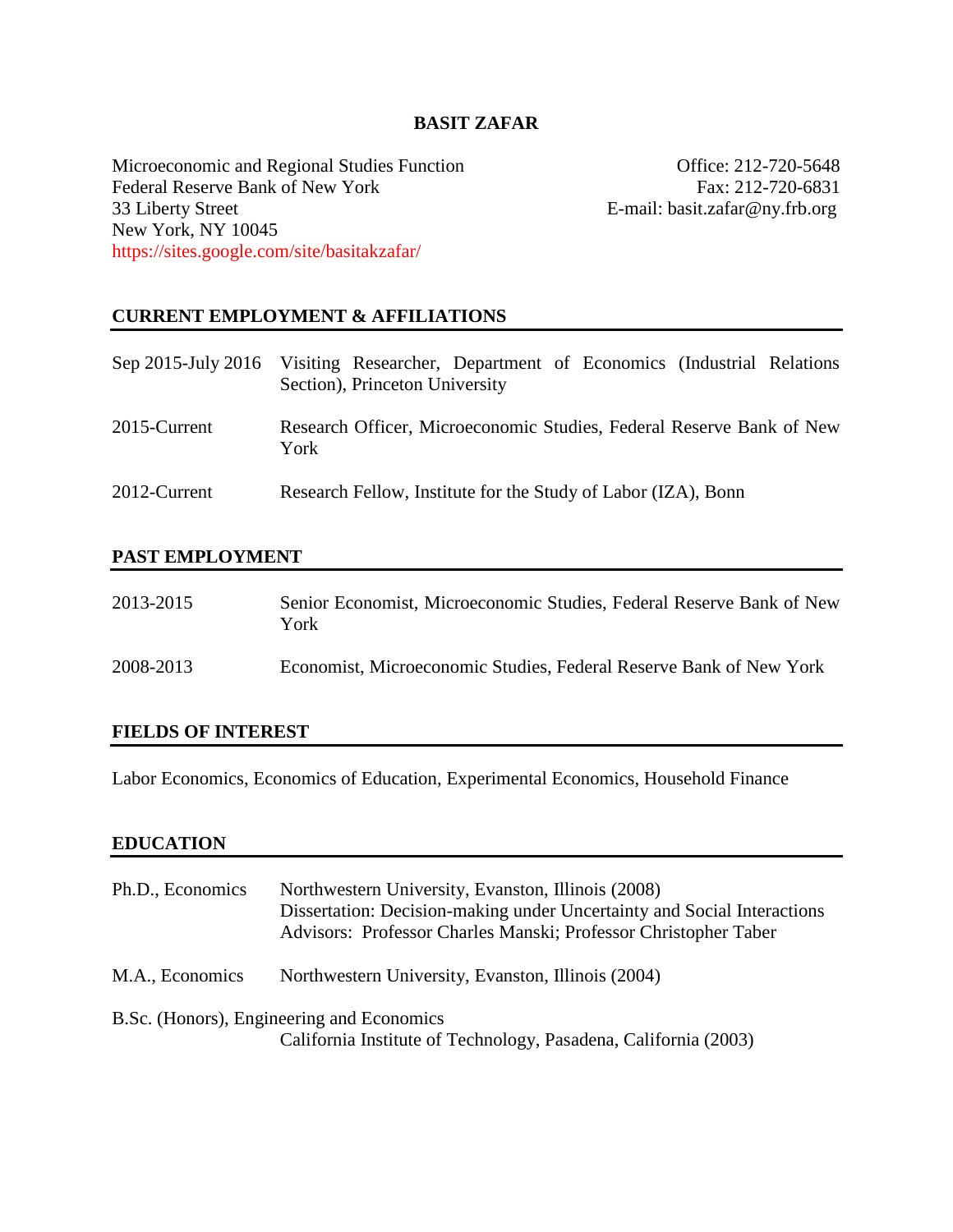## **PUBLICATIONS**

"Preferences and Biases in Education Choices and Labor Market Expectations: Shrinking the Black Box of Gender" (with Ernesto Reuben and Matthew Wiswall). *Forthcoming, Economic Journal.*

"The Price is Right: Updating of Inflation Expectations in a Randomized Price Information Experiment" (with Olivier Armantier, Scott Nelson, Giorgio Topa and Wilbert van der Klaauw). *Forthcoming, Review of Economics and Statistics.*

"Stereotypes and Madrassas: Experimental Evidence from Pakistan" (with Adeline Delavande). *Journal of Economic Behavior & Organization*, Vol. 118, October 2015, pp. 247-267.

"Heterogeneous Inflation Expectations, Learning, and Market Outcomes" (with Carlos Madeira). *Journal of Money, Credit, and Banking,* Vol. 47, Issue 5, August 2015, pp. 867-896.

"How do College Students Respond to Public Information about Earnings?" (with Matthew Wiswall). *Journal of Human Capital*, Vol. 9, No. 2, Summer 2015, pp 117-169.

"Inflation Expectations and Behavior: Do Survey Respondents Act on their Beliefs?" (with Olivier Armantier, Wändi Bruine de Bruin, Giorgio Topa and Wilbert van der Klaauw). *International Economic Review,* Vol. 56, Issue 2, May 2015, pp 505-536*.*

"Determinants of College Major Choice: Identification using an Information Experiment" (with Matthew Wiswall). *Review of Economic Studies,* Vol. 82, Issue 2, April 2015, pp 791-824.

"The Impact of Housing Markets on Consumer Debt: Credit Report Evidence from 1999 to 2012" (with Meta Brown and Sarah Stein). *Journal of Money, Credit, and Banking*, Vol. 47, Issue S1, March/April 2015, pp 175-213.

"Bayesian Social Learning, Conformity and Stubbornness: Evidence from the AP Top 25" (with Daniel Stone). *Journal of Risk and Uncertainty*, Vol. 49, Issue 1, August 2014, pp 73-102.

"College Major Choice and the Gender Gap". *Journal of Human Resources*, Vol. 48, No. 3, Summer 2013, pp. 545-595.

"Measuring Inflation Expectations" (with Olivier Armantier, Wandi Bruine de Bruin, Simon Potter, Giorgio Topa, and Wilbert van der Klaauw). *Annual Review of Economics*, Vol. 5, May 2013, pp. 273-301.

"Double Majors: One for Me, One for Mom and Dad?" *Economic Inquiry*, Vol. 50, Number 2. April 2012, pp. 287-308.

"An Experimental Investigation of Why Individuals Conform". *European Economic Review*, Vol. 55, Issue 6, August 2011, pp. 774-798.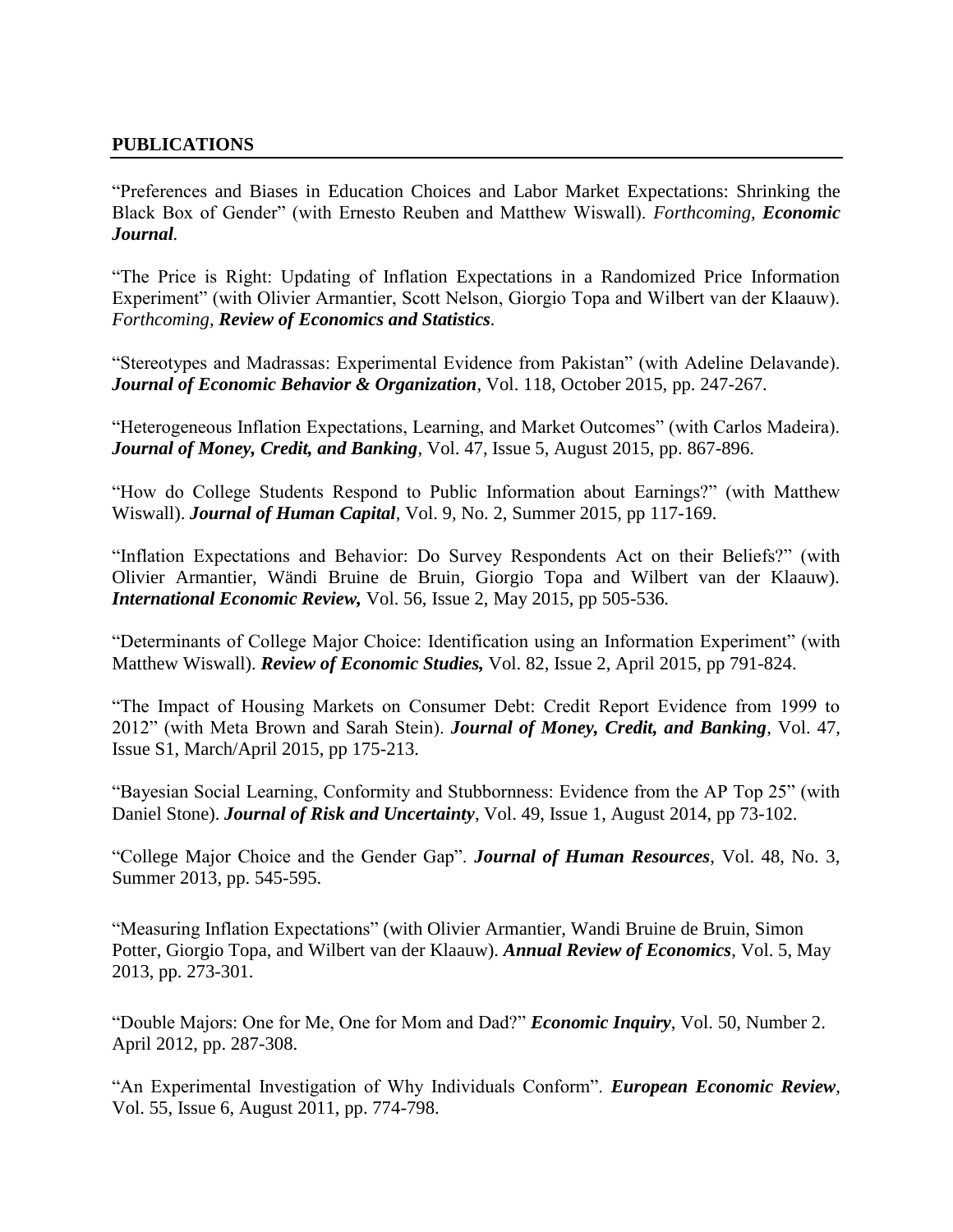"How do College Students Form Expectations". *Journal of Labor Economics,* Vol. 29, No. 2, 2011, pp. 301-348.

"Can Subjective Expectations Data be used in Choice Models? Evidence on Cognitive Biases". *Journal of Applied Econometrics,* Vol. 26, Issue 3, 2011, pp 520-544.

### **WORKING PAPERS**

"University Choice: The Role of Expected Earnings, Non-pecuniary Outcomes and Financial Constraints" (with Adeline Delavande). *Revise and Resubmit, Journal of Political Economy.*

"Educational Assortative Mating and Household Income Inequality" (with Lasse Eika and Magne Mogstad). *Revise and Resubmit, Journal of Political Economy.*

"A Boost in the Paycheck: Survey Evidence on Workers' Response to the 2011 Payroll Tax Cuts" (with Grant Graziani and Wilbert van der Klaauw). *Revise and Resubmit, American Economic Journal: Economic Policy.*

"Financial education and the debt behavior of the young" (with Meta Brown, John Grigbsy, Wilbert van der Klaauw, and Jaya Wen). *Revised and Resubmitted, Review of Financial Studies.*

"Gender Discrimination and Social Identity: Experimental evidence from Urban Pakistan" (with Adeline Delavande). *Submitted*

"Housing Demand and Financing Conditions: Evidence from a Survey" (with Andreas Fuster). *Submitted*

"Intended College Attendance: Evidence from an Experiment on College Returns and Costs" (with Zach Bleemer). *Submitted*

"Understanding Anti-Americanism among Pakistani Youth: Evidence Using Experimental Variation in Information" (with Adeline Delavande).

"Personal Experiences and Expectations about Aggregate Outcomes" (with Theresa Kuchler)

#### **BOOK CHAPTERS**

"Household Debt and Saving During the Great Recession" (with Rajashri Chakrabarti, Donghoon Lee and Wilbert van der Klaauw) in NBER book *Wealth, Financial Intermediation and the Real Economy*, Charles Hulten and Marshall Reinsdorf, editors. January 2015. University of Chicago Press, pp. 273-322.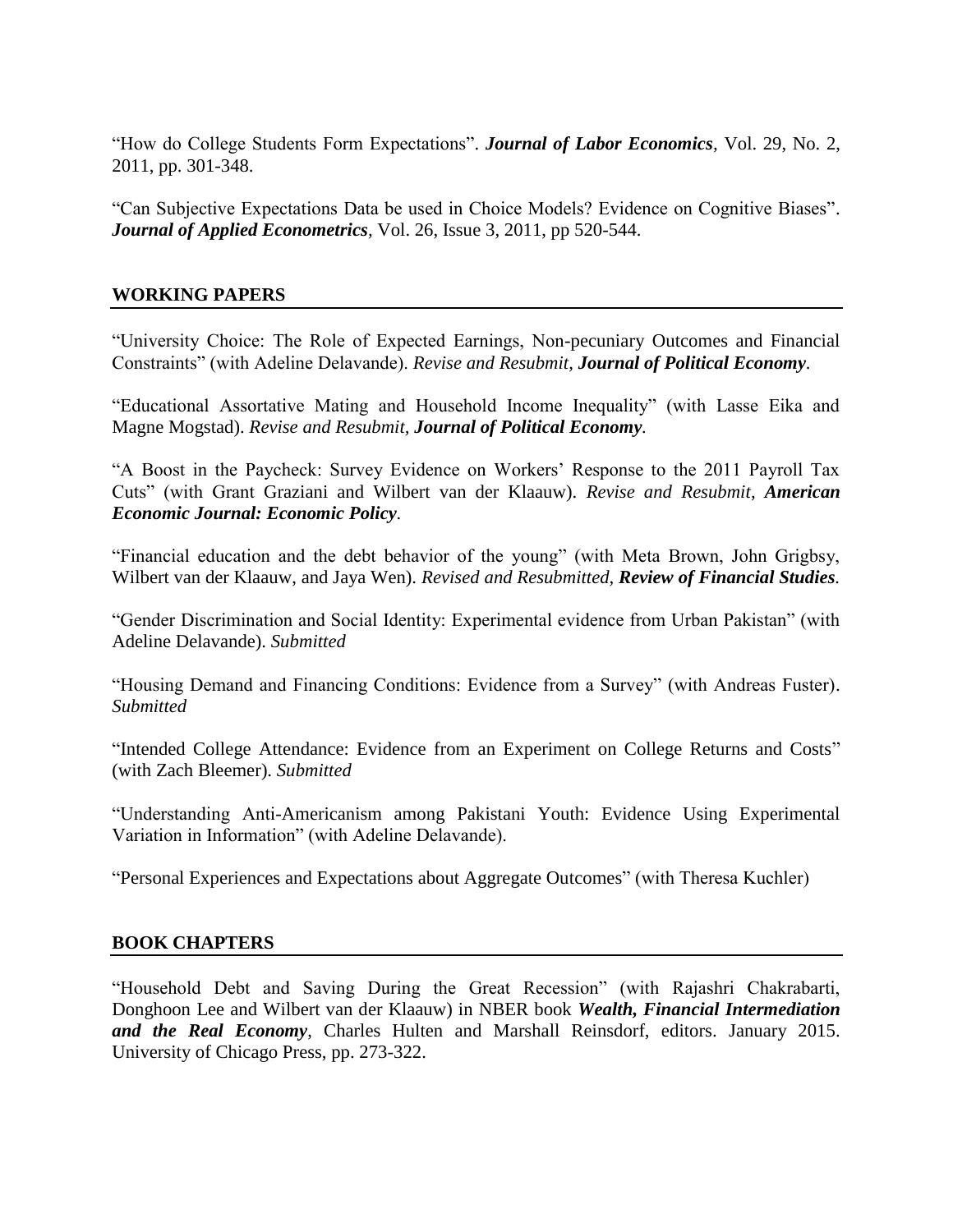## **WORK IN PROGRESS**

"Preference for the Workplace, Investment in Human Capital, and Gender" (with Matthew Wiswall)

"Long-term Trends in Fields of Study" (with Zach Bleemer and Matthew Wiswall)

"Human Capital and Expectations about Career and Family" (with Matthew Wiswall)

"Support for the Mortgage Interest Deduction: Evidence from a Randomized Information Experiment" (with Andreas Fuster)

"Home Price Expectations and Behavior: Evidence from a Randomized Information Experiment" (with Luis Armona and Andreas Fuster)

# **LIBERTY STREET ECONOMICS BLOGS**

[The Survey of Consumer Expectations Turns Two!](http://libertystreeteconomics.newyorkfed.org/2015/07/the-survey-of-consumer-expectations-turns-two.html) with Giorgio Topa, Olivier Armantier, and Wilbert van der Klaauw, July 2015

[How Sensitive Is Housing Demand to Down Payment Requirements and Mortgage Rates?](http://libertystreeteconomics.newyorkfed.org/2015/07/how-sensitive-is-housing-demand-to-down-payment-requirements-and-mortgage-rates.html) with Andreas Fuster, July 2015

[Just Released: 2015 SCE Housing Survey Shows Households Optimistic about Housing Market,](http://libertystreeteconomics.newyorkfed.org/2015/05/just-released-2015-sce-housing-survey-shows-households-optimistic-about-housing-market.html) with Andreas Fuster and Micah Smith, May 2015

[Just Released: SCE Credit Access Survey Shows Higher Likelihood of Consumers Applying for](http://libertystreeteconomics.newyorkfed.org/2015/03/just-released-sce-credit-access-survey-shows-higher-likelihood-of-consumers-applying-for-credit.html)  [Credit,](http://libertystreeteconomics.newyorkfed.org/2015/03/just-released-sce-credit-access-survey-shows-higher-likelihood-of-consumers-applying-for-credit.html) with Luis Armona and Wilbert van der Klaauw, March 2015

[Introducing the SCE Credit Access Survey,](http://libertystreeteconomics.newyorkfed.org/2014/11/introducing-the-sce-credit-access-survey.html) with Wilbert van der Klaauw, November 2014

[Why Aren't More Renters Becoming Homeowners?](http://libertystreeteconomics.newyorkfed.org/2014/09/why-arent-more-renters-becoming-homeowners.html#.VBENa2NyGwY) with Andreas Fuster and Matt Cocci, October 2014

[Introducing the SCE Housing Survey,](http://libertystreeteconomics.newyorkfed.org/2014/09/introducing-the-sce-housing-survey.html#.VBENxmNyGwY) with Andreas Fuster, Wilbert van der Klaauw, and Matthew Cocci, October 2014

[What Americans \(Don't\) Know about Student Loan Collections,](http://libertystreeteconomics.newyorkfed.org/2014/06/what-americans-dont-know-about-student-loan-collections.html#.U8IavrEzKwY) with Zachary Bleemer, Meta Brown, and Wilbert van der Klaauw, June 2014.

[Rising Household Debt: Increasing Demand or Increasing Supply?](http://libertystreeteconomics.newyorkfed.org/2014/05/rising-household-debt-increasing-demand-or-increasing-supply.html#.U8IavbEzKwY) with Max Livingston, and Wilbert van der Klaauw, May 2014.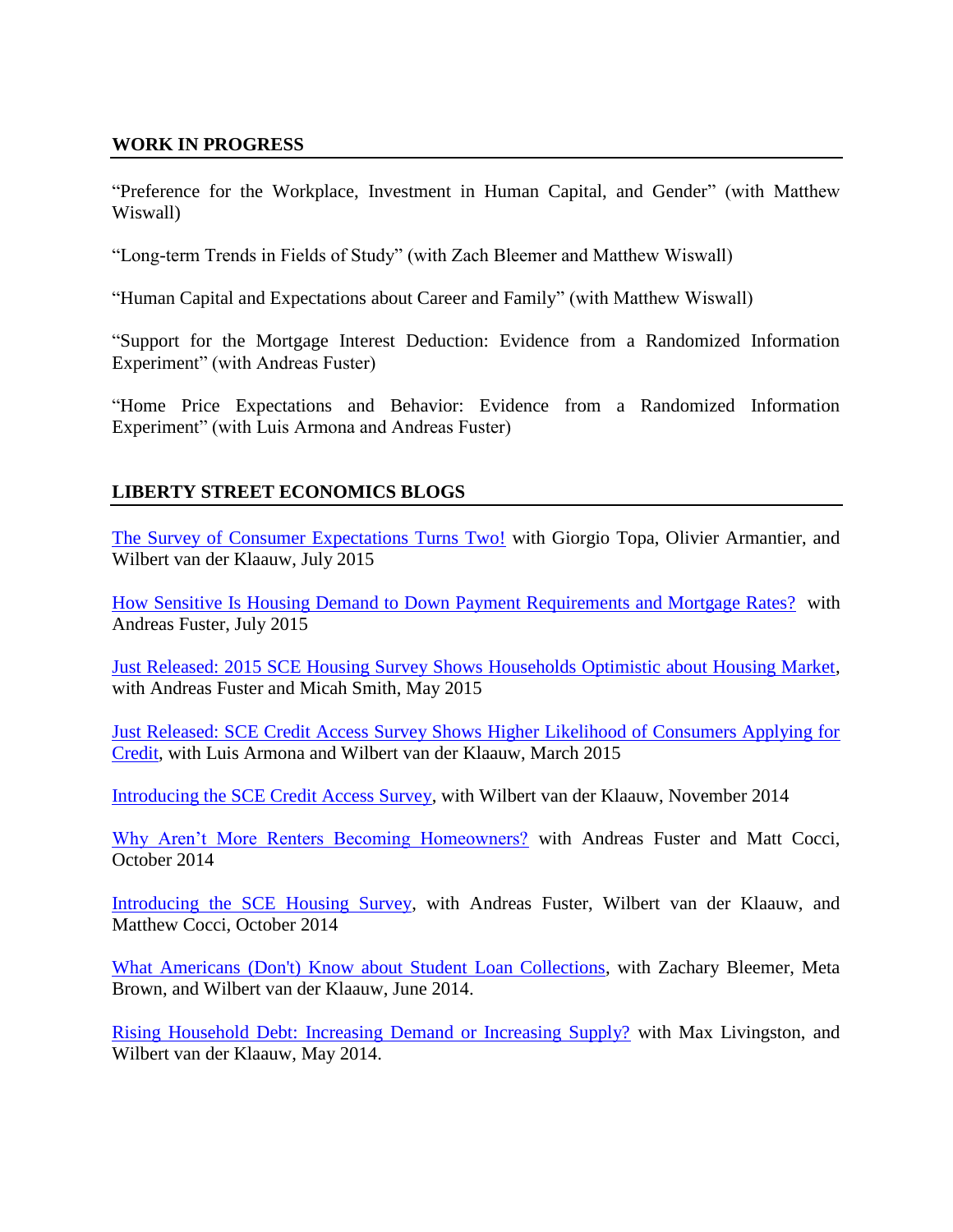Series of Four Blogs Introducing the FRBNY Survey of Consumer Expectations, with Olivier Armantier, Giorgio Topa, Wilbert van der Klaauw, December 2013 [\(1;](http://libertystreeteconomics.newyorkfed.org/2013/12/introducing-the-frbny-survey-of-consumer-expectations-survey-goals-design-and-content.html#.U8IatrEzKwY) [2;](http://libertystreeteconomics.newyorkfed.org/2013/12/introducing-the-frbny-survey-of-consumer-expectations-measuring-price-inflation-expectations.html#.U8Iat7EzKwY) [3;](http://libertystreeteconomics.newyorkfed.org/2013/12/introducing-the-frbny-survey-of-consumer-expectations-labor-market-expectations.html#.U8IaubEzKwY) [4\)](http://libertystreeteconomics.newyorkfed.org/2013/12/introducing-the-frbny-survey-of-consumer-expectations-household-finance-expectations.html#.U8Iau7EzKwY)

[My Two \(Per\)cents: How Are American Workers Dealing with the Payroll Tax Hike?](http://libertystreeteconomics.newyorkfed.org/2013/05/my-two-percents-how-are-american-workers-dealing-with-the-payroll-tax-hike.html) with Max Livingston, and Wilbert van der Klaauw*,* May 2013.

[Nudging Inflation Expectations: An Experiment,](http://libertystreeteconomics.newyorkfed.org/2012/11/nudging-inflation-expectations-an-experiment.html) with Olivier Armantier, Scott Nelson, Giorgio Topa, and Wilbert van der Klaauw*,* November 2012.

[Historical Echoes: 150 Years after the Morrill Act,](http://libertystreeteconomics.newyorkfed.org/2012/09/historical-echoes-150-years-after-the-morrill-act.html) with Rajashri Chakrabarti and Amy Farber*,*  September 2012.

[Soaring Tuitions: Are Public Funding Cuts to Blame?,](http://libertystreeteconomics.newyorkfed.org/2012/09/soaring-tuitions-are-public-funding-cuts-to-blame.html) with Rajashri Chakrabarti and Maricar Mabutas*,* September 2012.

[A Boost in Your Paycheck: How Are U.S. Workers Using the Payroll Tax Cut?,](http://libertystreeteconomics.newyorkfed.org/2012/05/a-boost-in-your-paycheck-how-are-us-workers-using-the-payroll-tax-cut.html) with Grant Graziani, and Wilbert van der Klaauw, May 2012.

[Inflation Expectations and Behavior: Do Survey Respondents Act on Their Beliefs? ,](http://libertystreeteconomics.newyorkfed.org/2011/07/inflation-expectations-and-behavior-do-survey-respondents-act-on-their-beliefs.html) with Olivier Armantier, Giorgio Topa, and Wilbert van der Klaauw*,* July 2011.

[What Is Driving the Recent Rise in Consumer Inflation Expectations? ,](http://libertystreeteconomics.newyorkfed.org/2011/04/what-is-driving-the-recent-rise-in-consumer-inflation-expectations.html) with Giorgio Topa, Olivier Armantier, and Wilbert van der Klaauw*,* April 2011.

# **SEMINAR AND CONFERENCE PRESENTATIONS**

- 2015 American Economic Association Annual Meeting; Annual Meeting of Association for Analytic Learning on Islam and Muslim Societies; Barcelona Graduate School of Economics Summer Forum; Econometric Society World Congress; European Conference on Household Finance; FDIC Annual Consumer Research Symposium; Harvard University; Reserve Bank of India; Southern Economic Association.
- 2014 American Economic Association Annual Meeting; Bank of Spain; Barcelona Graduate School of Economics Summer Forum; NBER Summer Institute; Central Bank of Chile; Duke University; Notre Dame; Rice University; Texas A&M; University of Essex Workshop on Subjective Expectations and Probabilities in Economics and Psychology; University of Laval; University of Minnesota; University of Washington, St. Louis.
- 2013 Annual meeting of the Association for Analytic Learning on Islam and Muslim Societies; University of Edinburgh; University of Essex; University of Michigan Conference on Economic Decision making; European Central Bank Conference on Household Finance and Consumption.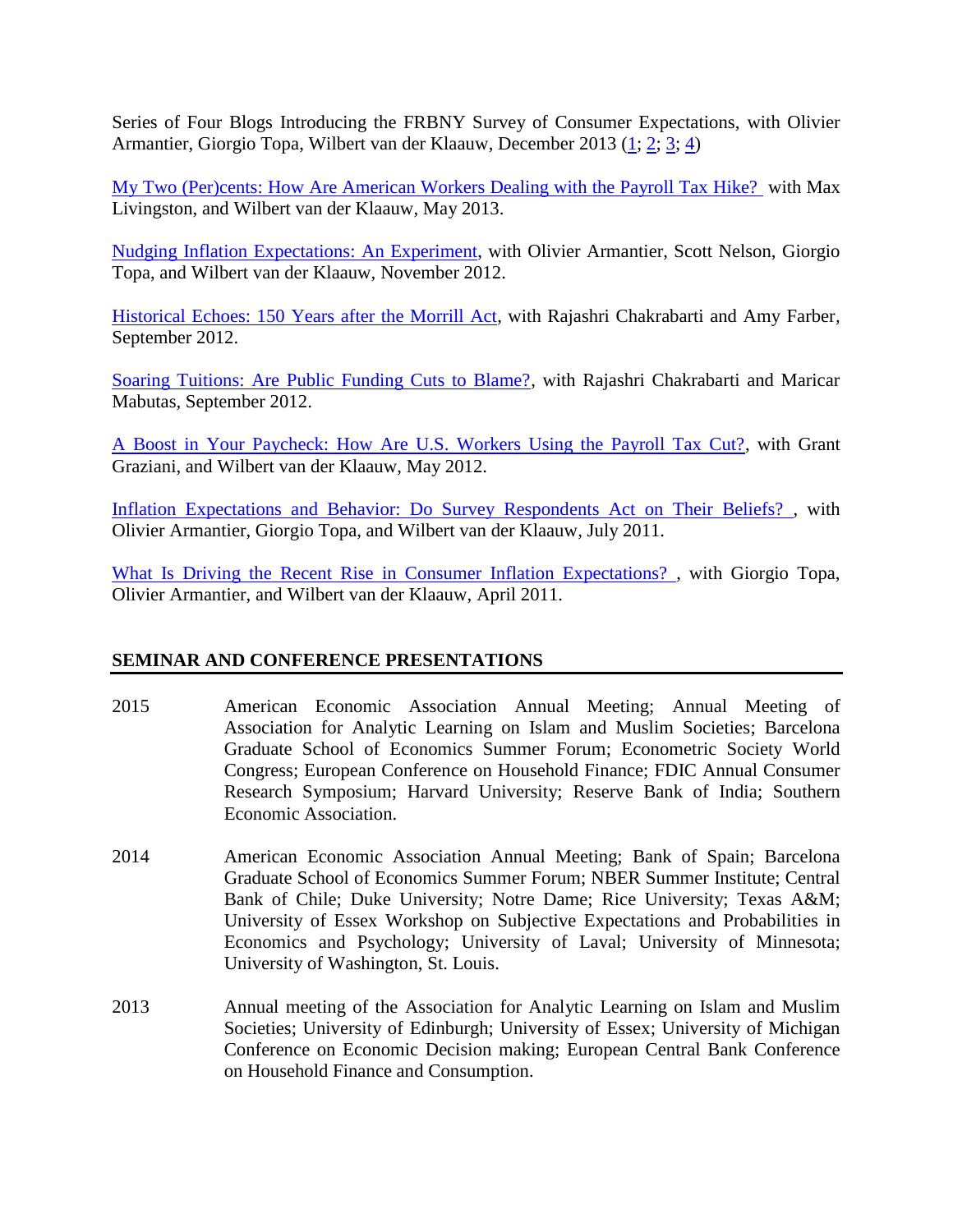- 2012 Annual meeting of the Association for Analytic Learning on Islam and Muslim Societies; CIPREE Conference on Formation and Revision of Subjective Expectations; Hunter College; International Experimental Science Association Annual Meetings; NBER Summer Institute Political Economy Meetings; NBER Summer Institute National Security Meetings; North American Experimental Science Association Conference; Ohio State University; Rutgers University; Society of Labor Economists Annual Meetings.
- 2011 Association for the Study of Religion, Economics, and Culture Tenth Annual Conference; Bocconi University; Econometric Society North American Summer Meeting; Hunter College; IZA Workshop on Discrimination and Ethnicity; NBER Economics of Culture and Institutions Meetings; NY Fed Brown Bag; NYU Experimental Working Group; Rutgers University; Seventh International Meeting on Experimental and Behavioral Economics.
- 2010 American Economic Association Annual Meeting; Rochester University; Society of Labor Economists; Stanford Institute of Theoretical Economics; North American Experimental Science Association; CIBC Centre Workshop on Post-Secondary Education Decisions and Policies.
- 2009 CIPREE Workshop on Subjective Beliefs in Econometric Models; Dubai School of Government; Econometric Society North American Summer Meeting; Duke University; Midwest Economic Association; Society of Labor Economists.
- 2008 Federal Reserve Bank of New York; Federal Reserve System Applied Microeconomics Conference; Kennedy School of Government (DSG Initiative); Midwest Economic Association; NBER Higher Education Working Group; North American Experimental Science Association; Northwestern University; University of Connecticut.

#### **REFEREE**

American Economic Journal: Applied; American Economic Review; Berkeley Electronic Journal of Economic Analysis and Policy; Canadian Social Sciences and Humanities Research Council; Current Issues in Economics and Finance; Decision Analysis; Economic Inquiry; Economic Journal; Economics of Education Review; Economic Policy Review; European Economic Review; International Economic Review; Journal of Applied Econometrics; Journal of Econometrics; Journal of Economic Behavior and Organization; Journal of European Economic Association; Journal of Human Capital; Journal of Human Resources; Journal of Labor Economics; Journal of Financial Intermediation; Journal of Monetary Economics; Journal of Money, Credit, and Banking; Journal of Policy and Management Science; Journal of Political Economy; Journal of Population Economics; Journal of Public Economics; Management Science; Quarterly Journal of Economics; RAND Journal of Economics; Review of Economic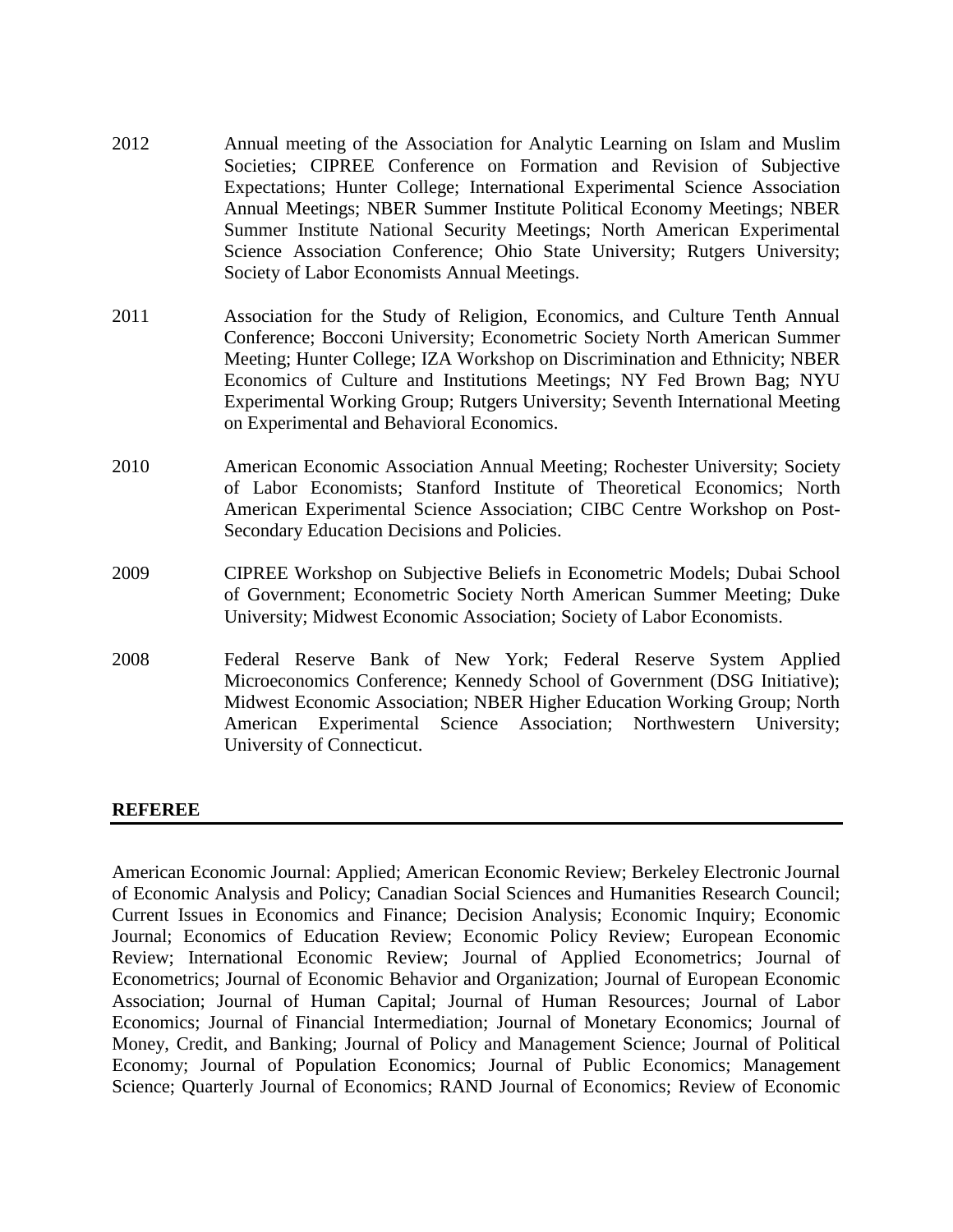Studies; Review of Economics and Statistics; Review of Financial Studies; Sloan Foundation; Southern Economic Journal; US-Israel Binational Science Foundation.

#### **MANAGEMENT**

| 2014-2015 | Microeconomic Studies Ph.D. recruiting co-coordinator           |
|-----------|-----------------------------------------------------------------|
| 2013      | Co-organizer of System Applied Micro Conference Meetings        |
| 2012-2013 | NYFRB Real-side Research Associate Coordinator                  |
| 2009-2010 | Microeconomic and Regional Studies Ph.D. recruiting coordinator |
|           |                                                                 |

#### **FIELDWORK AND SURVEY/EXPERIMENT EXPERIENCE**

- 2015 Co-designed a module on college costs and returns, with an information intervention for the NY Fed SCE survey.
- 2014/2015 Co-designed a survey on housing for the NY Fed SCE Quarterly Survey.
- 2013 Co-designed the core NY Fed Survey of Consumer Expectations, including several modules (on credit access, student loans, ACA, etc.).
- 2009-2012 Co-designed several modules, questions and experiments related to inflation expectations and household finance for the NY Fed monthly module conducted with the RAND American Life Panel.
- 2012 Co-designed a survey on expectations and choices of careers and college majors, and experiments about competition, for NYU undergraduates.
- 2011 Co-designed a module on expectations about returns to a university degree, UK Innovation Panel of Understanding Society.
- 2010 Co-designed a survey on expectations/attitudes on political and education-related issues, as well as several decision-making experiments, fielded in several Pakistani universities and two urban centers in Pakistan.
- 2010 Co-designed a survey on (updating of) subjective expectations about college majors and schooling choices, for NYU undergraduates.
- 2008 Designed a module on revisions of subjective expectations about outcomes related to college majors, for Northwestern undergraduates.